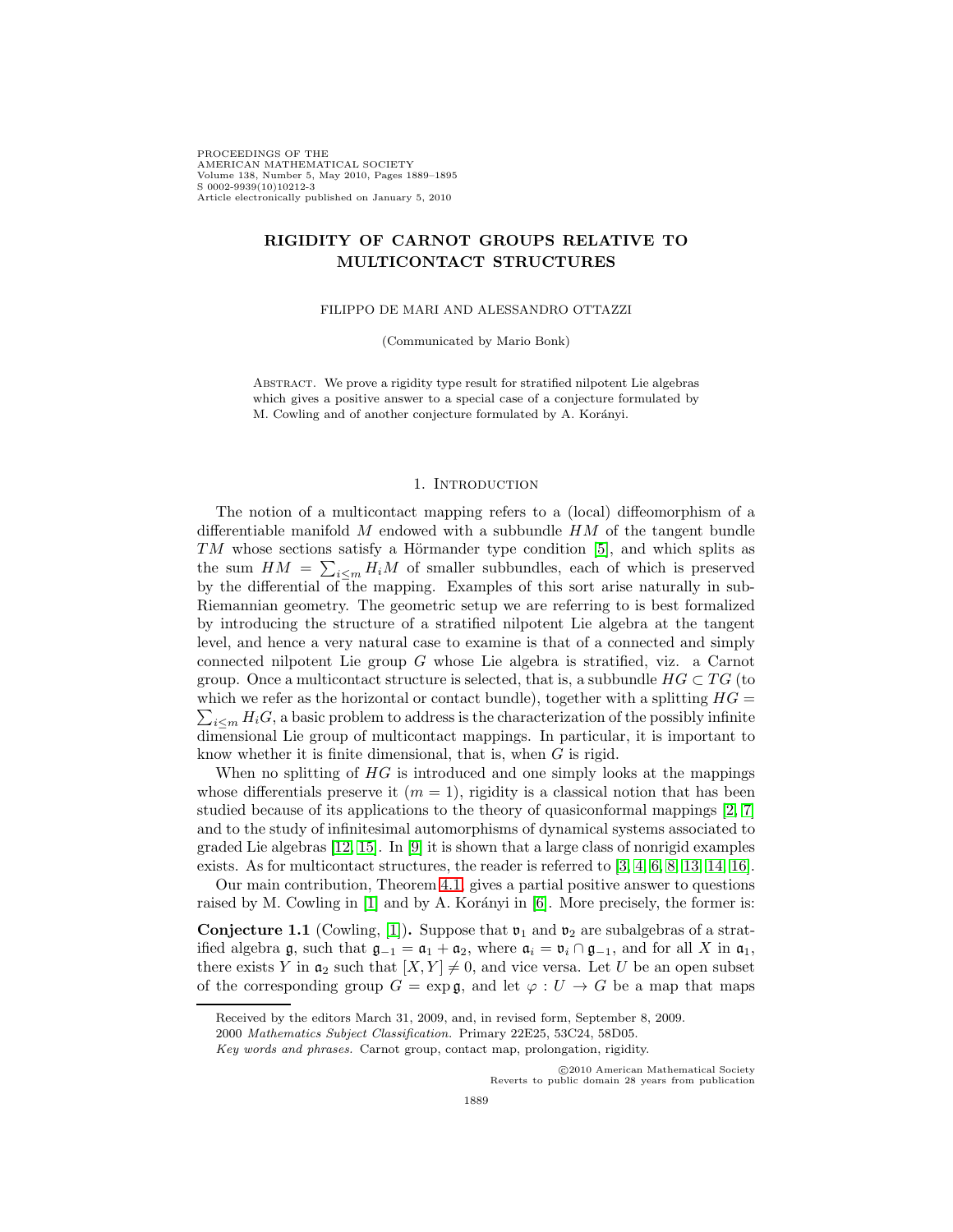connected subsets of cosets of  $V_i = \exp \mathfrak{v}_i$  into cosets of  $V_i$  when  $i = 1$  and 2. Then  $\varphi$  is automatically smooth, and the set of these maps is finite dimensional.

In this generality the above conjecture is actually false, as we recently learned from M. Cowling [\[10\]](#page-6-12), though it is still an open problem to determine under which minimal regularity conditions the smoothness assertion is true. In the present paper we assume smoothness and we prove finite dimensionality of the automorphism algebra of a closely related structure. In other words, we are interested in splittings of the ground layer of the kind  $\mathfrak{g}_{-1} = \mathfrak{a}_1 + \mathfrak{a}_2$  (or, more generally, into  $m \geq 2$ subspaces), and we study the local diffeomorphisms of G whose differentials preserve each of the bundles obtained by left translating  $a_1$  and  $a_2$ .

As for Korányi's conjecture, he considers the following setup. We are given smooth distributions  $\mathcal{D}_1,\ldots,\mathcal{D}_m$  on a manifold M and we assume that their sections satisfy a joint Hörmander condition; that is, the repeated brackets of vector fields belonging to the various distributions  $\mathcal{D}_i$  span the full tangent space at all points. The conjecture is that the Lie algebra of those vector fields  $V$  on  $M$  for which  $[V, X] \in \mathcal{D}_j$  for all  $X \in \mathcal{D}_j$  and all j is finite dimensional under suitable nondegeneracy. In Korányi's words: Perhaps the following condition would be sufficient: at each point p, for each i, j we define the form  $L_{ij}(\xi,\eta)$  on  $\mathcal{D}_{i,p} \times \mathcal{D}_{j,p}$  by extending  $\xi$  and  $\eta$  to vector fields X, Y belonging to  $\mathcal{D}_i$ , respectively  $\mathcal{D}_j$ , and then taking  $[X, Y]_p$  modulo  $\mathcal{D}_{i,p} + \mathcal{D}_{j,p}$ . For every  $\xi \neq 0$  in  $\mathcal{D}_{i,p}$  there should exist j and  $\eta \in \mathcal{D}_{j,p}$  such that  $L_{ij}(\xi,\eta) \neq 0$ .

We prove that if the subbundles  $\mathcal{D}_i = H_iG$  satisfy the condition (ii) of Defini-tion [2.1](#page-2-0) below, which is modeled after Korányi's, then the vector fields for which  $[V, X] \in \mathcal{D}_j$  for all  $X \in \mathcal{D}_j$  and all j form a finite dimensional Lie algebra.

# 2. Preliminaries and notation

A nilpotent Lie algebra  $\mathfrak g$  over  $\mathbb R$  has an s-step stratification if it can be written as

<span id="page-1-0"></span>
$$
\mathfrak{g}=\sum_{i=-s}^{-1}\mathfrak{g}_i,
$$

a direct sum of vector spaces such that

$$
[\mathfrak{g}_{-1},\mathfrak{g}_j]=\mathfrak{g}_{j-1},
$$

for every  $j \leq -1$ . A Carnot group G is a connected, simply connected nilpotent Lie group whose Lie algebra is stratified and equipped with an inner product such that  $\mathfrak{g}_i \perp \mathfrak{g}_j$ ,  $i \neq j$ . We denote the algebra of vector fields on G by  $\mathfrak{X}(G)$ . By left translation, the space  $g$  gives rise to the tangent bundle  $TG$  and the subspace  $\mathfrak{g}_{-1}$  defines a subbundle HG of TG which is called a *horizontal bundle* or *contact* bundle. Equation [\(2.1\)](#page-1-0) implies that the horizontal bundle generates at each point the whole tangent space to G. A diffeomorphism  $\phi : A \rightarrow B$  between open sets of G is called a *contact mapping* if the differential  $\phi_*$  preserves the horizontal bundle. By composition, the space of global contact mappings is a possibly infinite dimensional Lie group. If it is finite dimensional,  $G$  is classically said to be *rigid*; otherwise  $G$ is nonrigid. The contact condition can be read at the Lie algebra level. A contact vector field  $V$  on an open set of  $G$  is a smooth vector field which generates a local one-parameter flow  $\phi_t$  of contact mappings. If X is the left invariant vector field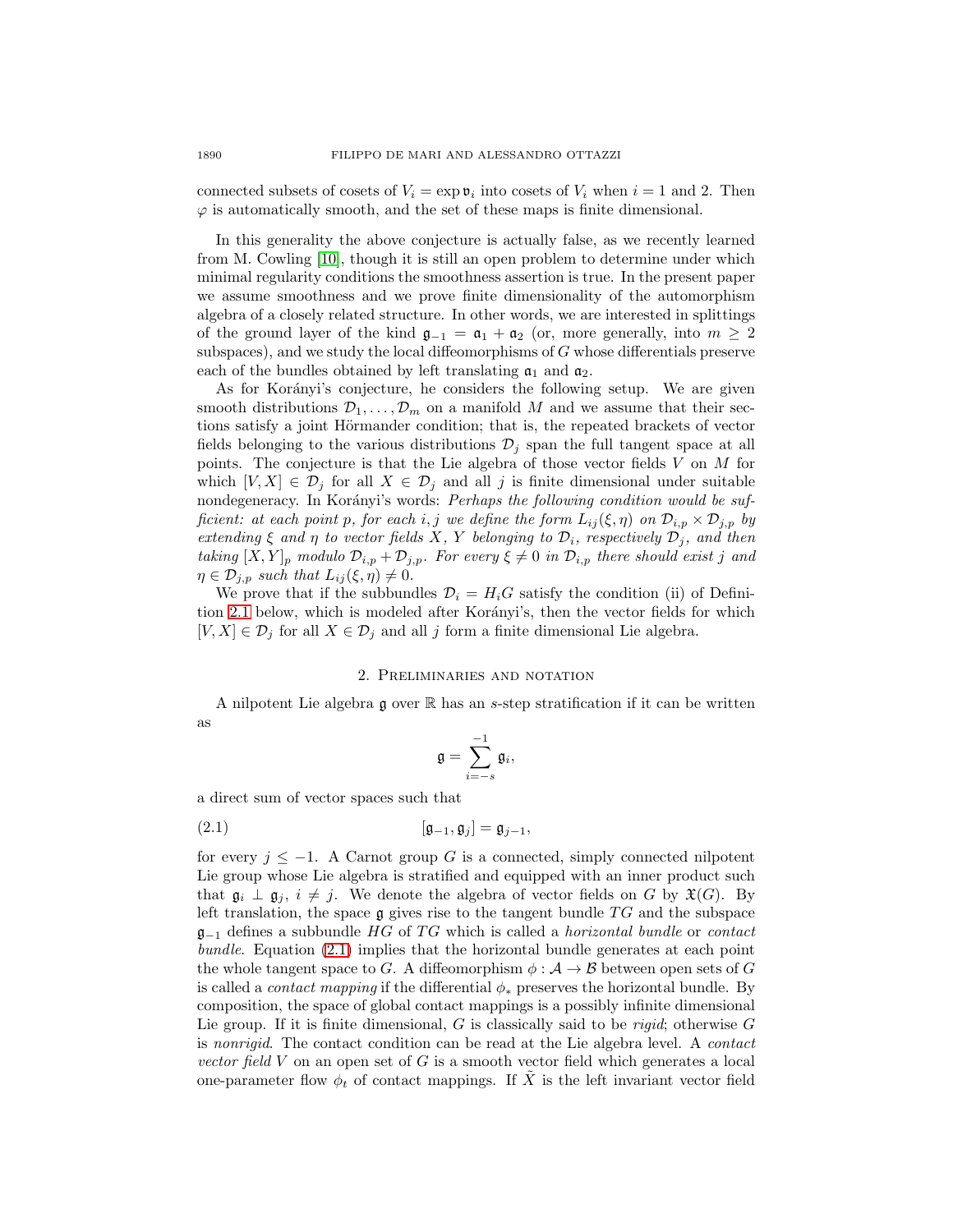corresponding to the vector  $X \in \mathfrak{g}_{-1}$ , we have

$$
\frac{d}{dt}(\phi_t)_*(\tilde{X})\Big|_{t=0} = -\mathcal{L}_V(\tilde{X}) = [\tilde{X}, V],
$$

where  $\mathcal L$  denotes the Lie derivative. Thus a smooth vector field V is a contact vector field if and only if

(2.2) 
$$
[V, \tilde{X}] \in HG \text{ for every } \tilde{X} \in HG;
$$

that is, ad  $V$  preserves the horizontal bundle. Clearly, if a Carnot group  $G$  admits an infinite dimensional space of contact vector fields, then  $G$  is nonrigid in the classical sense. We are rather interested in the generalised notion of rigidity that was essentially introduced in [\[3,](#page-6-5) [4\]](#page-6-6).

<span id="page-2-0"></span>**Definition 2.1.** We say that the stratified algebra g carries a multicontact structure if there exist vector subspaces  $a_1, \ldots, a_m$ ,  $m \geq 2$ , of the first stratum  $\mathfrak{g}_{-1}$  that satisfy the following two properties:

- (i)  $\mathfrak{g}_{-1} = \mathfrak{a}_1 + \cdots + \mathfrak{a}_m$ , a vector space direct sum;
- (ii) for every<sup>[1](#page-2-1)</sup>  $i \in \underline{m}$  and for every  $X \in \mathfrak{a}_i$  there exists  $j \in \underline{m}$ ,  $j \neq i$ , and  $Y \in \mathfrak{a}_j$ such that  $[X, Y] \neq 0$ .

<span id="page-2-2"></span>Remarks. (a) A sufficient condition for the existence of relevant multicontact structures is that

$$
\mathfrak{z}(\mathfrak{g}) \cap \mathfrak{g}_{-1} = \{0\},\
$$

where  $\mathfrak{z}(\mathfrak{g})$  denotes the center of  $\mathfrak{g}$ . Indeed, assume that [\(2.3\)](#page-2-2) holds. Then any basis  $\{X_1,\ldots,X_p\}$  of  $\mathfrak{g}_{-1}$  gives rise to a "finest possible" multicontact structure by putting  $a_i = \text{span}\{X_i\}$  for every  $i \in p$ . We shall refer to these structures as p-contact structures, where  $p = \dim \mathfrak{g}_{-1}$ . Secondly, for any such basis there always exists a bicontact structure adapted to it, that is, a splitting of  $\mathfrak{g}_{-1}$  into the direct sum of two subspaces  $a_1$  and  $a_2$  that satisfy (ii), each of which is spanned by a subset of basis elements. We show this by induction on p. If  $p = 2$ ,  $(2.3)$  assures that  $a_1 = \text{span}\{X_1\}$  and  $a_2 = \text{span}\{X_2\}$  satisfy (ii). For a higher p, first observe that the set  $\{X_1,\ldots,X_{p-1}\}$  generates a subalgebra of  $\mathfrak g$ . By the induction hypothesis, there exist subspaces  $a_1$  and  $a_2$  of span $\{X_1,\ldots,X_{p-1}\}$  satisfying properties (i) and (ii). Now, [\(2.3\)](#page-2-2) implies that  $[X_p, \mathfrak{a}_i] \neq \{0\}$  for at least one  $i \in \underline{2}$ , say  $i = 1$ , so that  $\mathfrak{a}_1$  and  $\mathfrak{a}_2 + \mathbb{R}X_n$  satisfy (ii).

Conversely, if [\(2.3\)](#page-2-2) is not true, then bicontact structures may fail to exist. Take the stratified Lie algebra  $\mathfrak{g} = \mathfrak{g}_{-1} + \mathfrak{g}_{-2}$ , where  $\mathfrak{g}_{-1} = sp\{X_1, X_2, X_3\}, \mathfrak{g}_{-2} = sp\{Y\}$ and the only nonzero brackets among basis elements are

$$
[X_1, X_2] = [X_1, X_3] = Y.
$$

It is immediate that  $X_2 - X_3 \in \mathfrak{z}(\mathfrak{g}) \cap \mathfrak{g}_{-1}$ . If  $\mathfrak{g}_{-1} = \mathfrak{a}_1 + \mathfrak{a}_2$  were a bicontact structure, then it would be possible to say  $a_1 = \text{span}{A, B}$  and  $a_2 = \text{span}{C}$ with linearly independent A, B and C. Write  $X_2 - X_3 = aA + bB + cC$ . Then

$$
0 = [aA + bB + cC, C] = [aA + bB, C].
$$

Hence, if  $aA + bB \neq 0$ , then (ii) does not hold, whereas if  $aA + bB = 0$ , then  $a_2 \,\subset \,\mathfrak{z}(\mathfrak{g})$  and again (ii) fails.

(b) Condition [\(2.3\)](#page-2-2) is not automatically satisfied by all multicontact structures; that is, it is not a consequence of (ii), as the following example shows. Consider

<span id="page-2-1"></span><sup>&</sup>lt;sup>1</sup>Here and in the following, for any positive integer m we write  $\underline{m} = \{1, 2, \ldots, m\}.$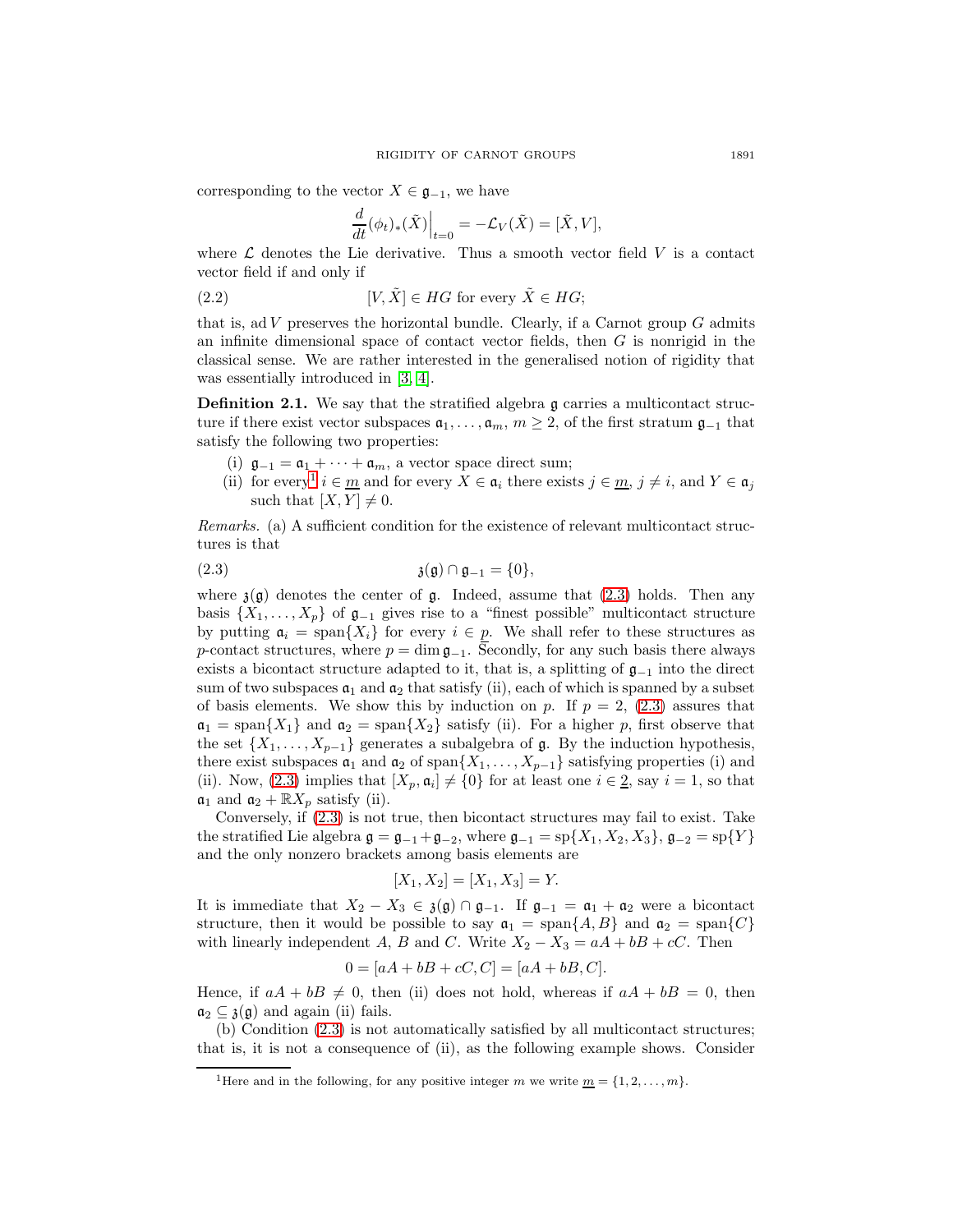the stratified Lie algebra  $\mathfrak{g} = \mathfrak{g}_{-1} + \mathfrak{g}_{-2}$ , where  $\mathfrak{g}_{-1} = sp\{X_1, X_2, X_3, X_4\}$ ,  $\mathfrak{g}_{-2} =$  $\{Y_1, Y_2\}$  and the only nonzero brackets among basis elements are

$$
[X_1, X_2] = [X_1, X_3] = Y_1,
$$
  

$$
[X_2, X_4] = [X_3, X_4] = Y_2.
$$

It is immediate that  $X_2 - X_3 \in \mathfrak{z}(\mathfrak{g}) \cap \mathfrak{g}_{-1}$ . Nevertheless, both of the following decompositions of  $\mathfrak{g}_{-1}$  satisfy (ii):

$$
\mathfrak{g}_{-1} = \mathrm{sp}\{X_1, X_2\} + \mathrm{sp}\{X_3, X_4\},
$$
  

$$
\mathfrak{g}_{-1} = \mathrm{sp}\{X_1\} + \mathrm{sp}\{X_2\} + \mathrm{sp}\{X_3\} + \mathrm{sp}\{X_4\}.
$$

Indeed, for any  $X = \alpha X_1 + \beta X_2 \neq 0$  there exists  $X' = \gamma X_3 + \delta X_4 \neq 0$  for which  $[X, X'] \neq 0$ , for if  $\alpha \neq 0$ , we can take  $X' = X_3$ ; and if  $\beta \neq 0$ , we can take  $X' = X_4$ . Similarly, for any  $X' = \gamma X_3 + \delta X_4 \neq 0$  there exists  $X = \alpha X_1 + \beta X_2 \neq 0$  for which  $[X, X'] \neq 0$ . Hence, the first splitting satisfies (ii). The second satisfies it trivially.

Suppose that g is a stratified Lie algebra that carries a multicontact structure, and let G denote the corresponding connected and simply connected group. By left translation, each  $\mathfrak{a}_i$  generates a subbundle of the tangent bundle of G, denoted  $H_iG$ . A diffeomorphism  $\phi$  between open subsets of G whose differential preserves  $H_i$ G at each point is called a multicontact mapping. We look at the infinitesimal version of this notion, that is, at the Lie algebra level. We say that a vector field  $V$  on  $G$ is a multicontact vector field if  $[V, H_iG] \subset H_iG$ . The Lie algebra of multicontact vector fields is the Lie algebra of the (possibly infinite dimensional) Lie group of multicontact mappings. We say that  $G$  is rigid relative to the multicontact structure if the Lie algebra of multicontact vector fields is finite dimensional. We prove that this is always the case in Theorem [4.1.](#page-4-0)

The nondegeneracy condition (ii) in Definition [2.1](#page-2-0) seems somehow necessary. Indeed, if we weaken it by asking the requirement only for some of the spaces  $a_i$ , we can easily find examples showing that rigidity fails. Consider the Lie algebra  $\mathfrak{g} = \text{span}\{X_1, X_2, X_3, Y_1, Y_2\}$ , where  $[X_1, X_2] = Y_1$  and  $[X_2, X_3] = Y_2$  are the only nonzero brackets. If  $\mathfrak{a}_1 = \text{span}\{X_1, X_2\}$  and  $\mathfrak{a}_2 = \text{span}\{X_3\}$ , then for every vector in  $a_2$  there exists a vector in  $a_1$  with which it does not commute, but the converse is false, so (ii) is not true. Given exponential coordinates on  $G$ , it is easy to verify that  $V = f\tilde{Y}_1 + (\tilde{X}_2 f)\tilde{X}_1$  satisfies  $[V, H_i G] \subset H_i G$  for every  $i \in \underline{2}$  and for every smooth function  $f = f(x_2)$ .

The proof of our main contribution rests on the results proved by Tanaka in [\[12\]](#page-6-2) in the context of his study of infinitesimal automorphisms of dynamical systems associated to graded Lie algebras. In the next section we review some of the basic constructs.

#### 3. Tanaka prolongation

Tanaka introduces the notion of prolongation of a stratified nilpotent Lie algebra relative to a subalgebra  $\mathfrak{g}_0$  of  $Der(\mathfrak{g})$ , the strata preserving derivations of  $\mathfrak{g}$ . It is a Lie algebra  $\mathcal{T}(\mathfrak{g}, \mathfrak{g}_0)$  with the following properties:

- (i)  $\mathcal{T}(\mathfrak{g}, \mathfrak{g}_0) = \sum_{s \leq i} \mathfrak{g}_i$  is a graded Lie algebra;
- (ii) if  $[u, \mathfrak{g}_{-1}] = 0$  for some  $u \in \mathfrak{g}_k, k \geq 0$ , then  $u = 0$ ;
- (iii)  $\mathcal{T}(\mathfrak{g}, \mathfrak{g}_0)$  is maximal among the Lie algebras containing  $\mathfrak{g}$  and satisfying (i) and (ii).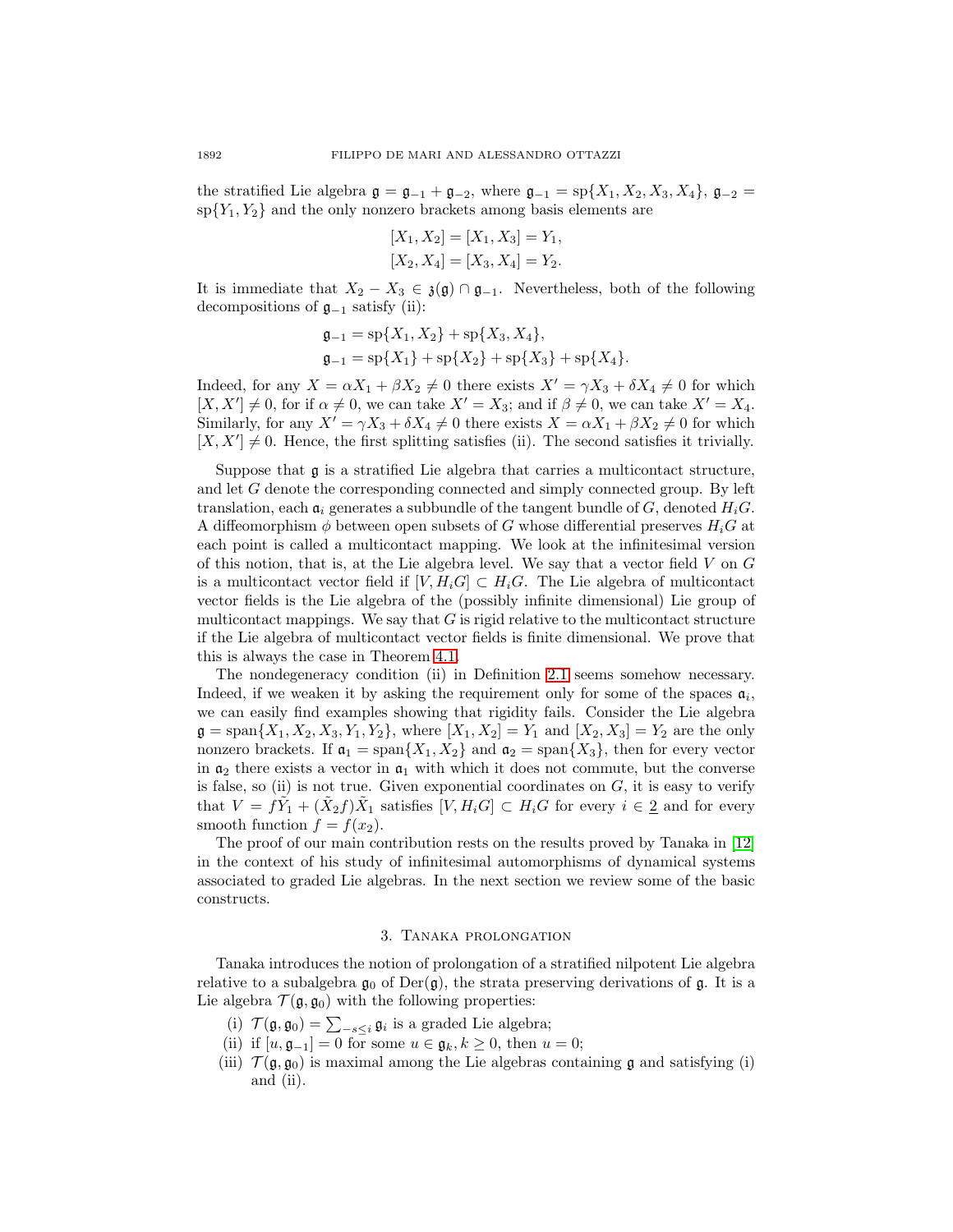The construction of  $\mathcal{T}(\mathfrak{g}, \mathfrak{g}_0)$  is as follows. First, we define a bracket on  $\mathfrak{g} + \mathfrak{g}_0$ (direct sum of vector spaces) by keeping the brackets on  $\mathfrak g$  and  $\mathfrak g_0$  and by setting  $[D, X] = D(X)$  if  $D \in \mathfrak{g}_0, X \in \mathfrak{g}$ . Skew-symmetry is imposed, so that  $\mathfrak{g} + \mathfrak{g}_0$  is a Lie algebra. Inductively, for  $k > 0$ ,  $\mathfrak{g}_k$  is defined as the space of all homomorphisms u:  $\mathfrak{g} \to \mathfrak{g} + \mathfrak{g}_0 + \cdots + \mathfrak{g}_{k-1}$  for which  $u(\mathfrak{g}_j) \subset \mathfrak{g}_{j+k}$  and  $[u, [X, Y]] = [[u, X], Y] + [X, [u, Y]]$ for every  $X, Y \in \mathfrak{g}$ , where by definition  $[u, Z] = u(Z)$ .

The bracket of two elements in the prolongation is defined in such a way that the Jacobi identity is satisfied, that is,

$$
[u, v](X) = [[u, v], X] = [[u, X], v] + [u, [v, X]], \qquad X \in \mathfrak{g}.
$$

We say that  $\mathcal{T}(\mathfrak{g},\mathfrak{g}_0)$  is of finite type if  $\dim \mathcal{T}(\mathfrak{g},\mathfrak{g}_0) < \infty$ . Now, given  $\mathcal{T}(\mathfrak{g},\mathfrak{g}_0) =$  $\sum_{j\geq -s}$   $\mathfrak{g}_j$  we define

(3.1) 
$$
\mathfrak{h}_p = \{ u \in \mathfrak{g}_p : u[X, Y] = 0 \text{ for every } X, Y \in \mathfrak{g} \}, \qquad p \ge 0.
$$

<span id="page-4-1"></span>The following result is the content of Corollary 1 in [\[12\]](#page-6-2), p. 76.

**Theorem 3.1** (N. Tanaka). The prolongation  $\mathcal{T}(\mathfrak{g}, \mathfrak{g}_0) = \sum_{-s \leq i} \mathfrak{g}_i$  is of infinite type if and only if  $\mathfrak{h}_p \neq \{0\}$  for all  $p \geq 0$ .

# 4. RIGIDITY

The structure of the Lie algebra of contact vector fields or multicontact vector fields is described by Tanaka prolongations. Choose

$$
\mathfrak{g}_0 = \{ D \in \text{Der}(\mathfrak{g}) : D\mathfrak{a}_i \subset \mathfrak{a}_i, i \in \underline{m} \}.
$$

From [\[12\]](#page-6-2) it follows that  $\mathcal{T}(\mathfrak{g}; \mathfrak{g}_0)$  is of finite type if and only if

$$
\mathcal{M}(\mathfrak{g}) = \{ V \in \mathfrak{X}(G) : [V, H_i G] \subset H_i G, \ i \in \underline{m} \}
$$

has finite dimension. Moreover,  $\mathcal{T}(\mathfrak{g}; \mathfrak{g}_0)$  and  $\mathcal{M}(\mathfrak{g})$  are isomorphic when they have finite dimension (cf. [\[12,](#page-6-2)  $\S6$ ] or [\[15,](#page-6-3)  $\S2.3$ ]).

By Theorem [3.1,](#page-4-1) in order to prove that the space of multicontact vector fields on G has finite dimension, it is enough to show that  $\mathfrak{h}_p = \{0\}$  for some  $p \geq 0$ . In fact, we will see that  $\mathfrak{h}_1 = \{0\}.$ 

<span id="page-4-0"></span>**Theorem 4.1.** Every multicontact structure on a Carnot group is rigid.

*Proof.* Given  $u \in \mathfrak{h}_1$ ,  $u[X, Y] = u(X)Y - u(Y)X = 0$  for every  $X, Y \in \mathfrak{g}$ , so that in particular  $u(\mathfrak{a}_s)\mathfrak{a}_t = u(\mathfrak{a}_t)\mathfrak{a}_s$ . From §11.2 in [\[12\]](#page-6-2), it follows that if  $v \in \mathfrak{h}_p$  and  $X \in \mathfrak{g}_{-1}$ , then  $v(X) \in \mathfrak{h}_{p-1}$ , for every  $p \geq 1$ . In particular, we have  $u(\mathfrak{a}_s) \subset \mathfrak{h}_0$ . Hence  $u(\mathfrak{a}_s)\mathfrak{a}_t = \{0\}$  whenever  $t \neq s$  because  $u(\mathfrak{a}_s)\mathfrak{a}_t = u(\mathfrak{a}_t)\mathfrak{a}_s \subset \mathfrak{a}_t \cap \mathfrak{a}_s = \{0\}.$ 

Now fix  $s \in \underline{m}$  and select bases  $\{X_1,\ldots,X_p\}$  of  $\mathfrak{a}_s$ ,  $\{Y_1,\ldots,Y_q\}$  of  $\mathfrak{a}_* = \mathfrak{a}_1 + \cdots +$  $\mathfrak{a}_{s-1} + \mathfrak{a}_{s+1} + \cdots + \mathfrak{a}_m$  and  $\{Z_1, \ldots, Z_r\}$  of  $\mathfrak{g}_{-2}$ . Since  $\mathfrak{h}_0$  consists of the derivations which vanish on the strata  $\mathfrak{g}_i$  with  $j \leq -2$  and preserve each  $\mathfrak{a}_i$ , hence  $\mathfrak{a}_s$  and  $\mathfrak{a}_*,$ we can represent its elements as matrices in  $\mathfrak{gl}(\mathfrak{g}_{-1})$ . More precisely, if  $D \in \mathfrak{h}_0$ , then relative to the chosen bases,

$$
D = \begin{bmatrix} A_s & 0 \\ 0 & A_* \end{bmatrix}.
$$

Formally,  $A_s = \pi_s(D)$  and  $A_* = \pi_*(D)$ , where  $\pi_s : \mathfrak{h}_0 \to \mathfrak{gl}(\mathfrak{a}_s)$  and  $\pi_* : \mathfrak{h}_0 \to \mathfrak{gl}(\mathfrak{a}_*)$ are the natural projections. The fact that  $u(\mathfrak{a}_s)\mathfrak{a}_t = \{0\}$  for every  $t \neq s$  can thus be written as  $\pi_*(u(\mathfrak{a}_s)) = \{0\}.$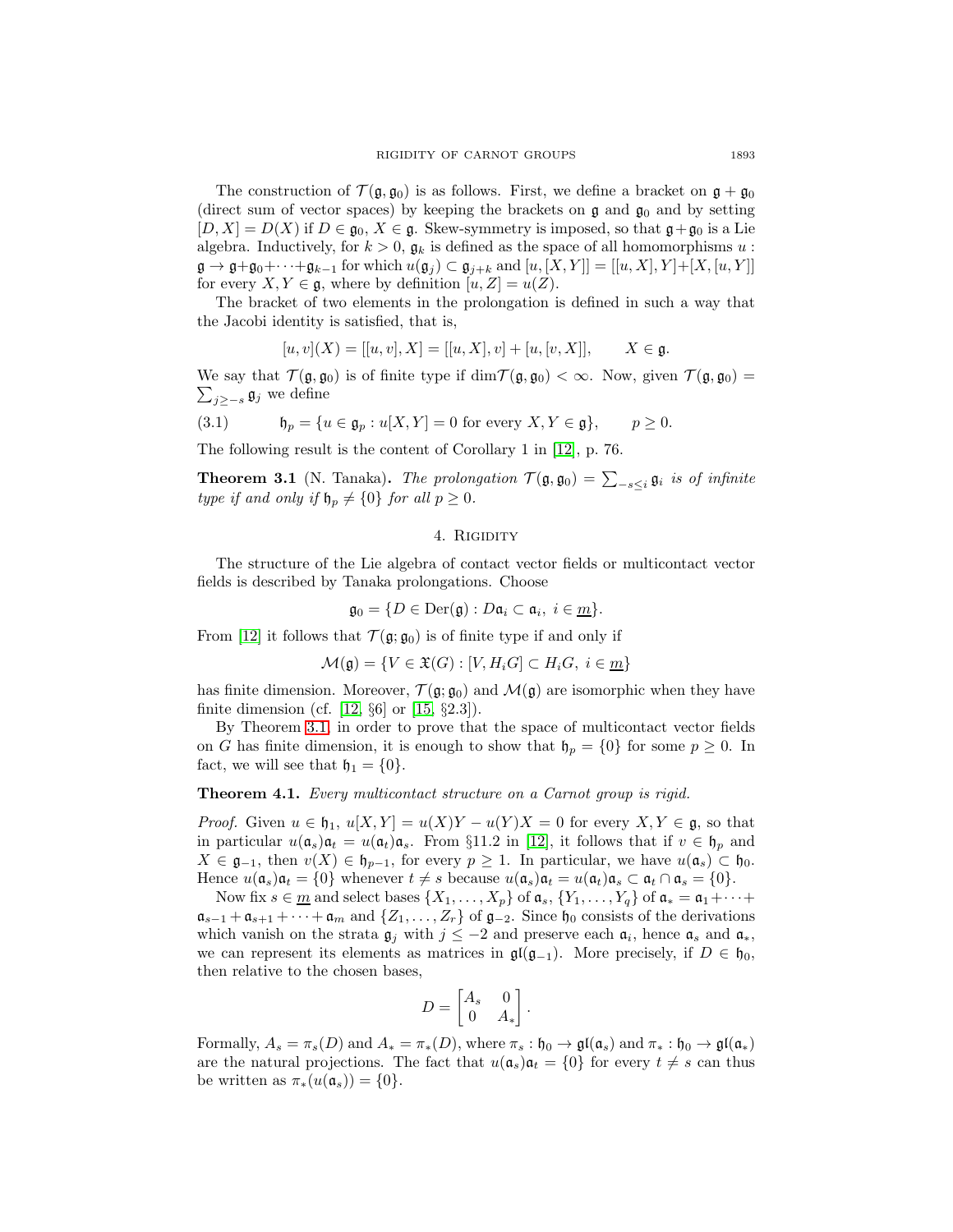Now, for  $i \in p$  and  $j \in q$ ,

$$
0 = D[X_i, Y_j]
$$
  
= 
$$
[\sum_{k=1}^p a_s^{ki} X_k, Y_j] + [X_i, \sum_{\ell=1}^q a_*^{\ell j} Y_\ell]
$$
  
= 
$$
\sum_{\mu=1}^n \sum_{k=1}^p a_s^{ki} \alpha_{kj}^\mu Z_\mu + \sum_{\nu=1}^n \sum_{\ell=1}^q a_*^{\ell j} \alpha_{i\ell}^\nu Z_\nu,
$$

<span id="page-5-2"></span>where  $\alpha_{ij}^{\mu}$  are the structure constants defined by  $[X_i, Y_j] = \sum_{\mu=1}^n \alpha_{ij}^{\mu} Z_{\mu}$ . Therefore, for every  $i \in p$ ,  $j \in q$  and  $\mu \in n$ ,

(4.1) 
$$
\sum_{k=1}^{p} a_s^{ki} \alpha_{kj}^{\mu} + \sum_{\ell=1}^{q} a_*^{\ell j} \alpha_{i\ell}^{\mu} = 0.
$$

Now put  $V_s = \pi_s(\mathfrak{h}_0)$  and  $V_* = \pi_*(\mathfrak{h}_0)$ , and define

$$
\Phi_s: V_s \to \mathbb{R}^{pqr}, \qquad A_s \mapsto \sum_{i,j,\mu} \left( \sum_k a_s^{ki} \alpha_{kj}^{\mu} \right) e_{ij\mu},
$$

$$
\Phi_*: V_* \to \mathbb{R}^{pqr}, \qquad A_* \mapsto \sum_{i,j,\mu} \left( \sum_{\ell} a_*^{\ell j} \alpha_{i\ell}^{\mu} \right) e_{ij\mu}.
$$

<span id="page-5-3"></span>Then [\(4.1\)](#page-5-2) reads

(4.2) 
$$
\Phi_s(A_s) + \Phi_*(A_*) = 0,
$$

which implies in particular that  $\Phi_s$  and  $\Phi_*$  have the same image, say W. We show next that  $\Phi_s$  is injective. Indeed, let  $A_s = \pi_s D$  be such that  $\Phi_s(A_s) = 0$ . Since for every  $i \in p$  and  $j \in q$ ,

$$
\left[\sum_{k=1}^{p} a_s^{ki} X_k, Y_j\right] = \sum_{\mu=1}^{n} \sum_{k=1}^{p} a_s^{ki} \alpha_{kj}^{\mu} Z_{\mu} = \sum_{\mu=1}^{n} \left(\Phi_s(A_s)\right)_{ij\mu} Z_{\mu} = 0,
$$

it follows that  $[X^{(i)}, \mathfrak{a}_*] = 0$  for every  $i \in \underline{p}$ , where  $X^{(i)} = \sum_{k=1}^p a_s^{ki} X_k \in \mathfrak{a}_s$ . The nondegeneracy condition (ii) in Definition [2.1](#page-2-0) implies that  $X^{(i)} = 0$  for every  $i \in p$ , hence that  $A_s = 0$ , thereby showing injectivity. If  $\tilde{\Phi}_s : V_s \to W$  denotes the bijective linear mapping defined by  $\Phi_s$ , equation [\(4.2\)](#page-5-3) gives

$$
\pi_s(D) = A_s = -\tilde{\Phi}_s^{-1} \circ \Phi_*(A_*) = -\tilde{\Phi}_s^{-1} \circ \Phi_* \circ \pi_*(D)
$$

for every  $D \in \mathfrak{h}_0$ , that is,  $\pi_s = -\tilde{\Phi}_s^{-1} \circ \Phi_* \circ \pi_*$ . It follows that

$$
u(\mathfrak{a}_s) = \pi_s \left( u(\mathfrak{a}_s) \right) = -\tilde{\Phi}_s^{-1} \circ \Phi_* \circ \pi_* \left( u(\mathfrak{a}_s) \right) = \{0\}
$$

because, as observed earlier,  $\pi_*(u(\mathfrak{a}_s)) = \{0\}$ . Therefore  $u(\mathfrak{g}_{-1}) = \{0\}$  and so  $u = 0$ , as desired.  $u = 0$ , as desired.

## **REFERENCES**

- <span id="page-5-1"></span>1. A. Čap, M. Cowling, F. De Mari, M. Eastwood, R. McCallum, The Heisenberg group, SL(3, R), and rigidity. Lect. Notes Ser. Inst. Math. Sci. Natl. Univ. Singap., 12, World Sci. Publ., Hackensack, NJ, 2007. M[R2401809 \(2009g:22015\)](http://www.ams.org/mathscinet-getitem?mr=2401809)
- <span id="page-5-0"></span>2. L. Capogna, M. Cowling, Conformality and Q-harmonicity in Carnot groups. Duke Math. J. 135 (2006), no. 3, 455–479. M[R2272973 \(2007h:30017\)](http://www.ams.org/mathscinet-getitem?mr=2272973)